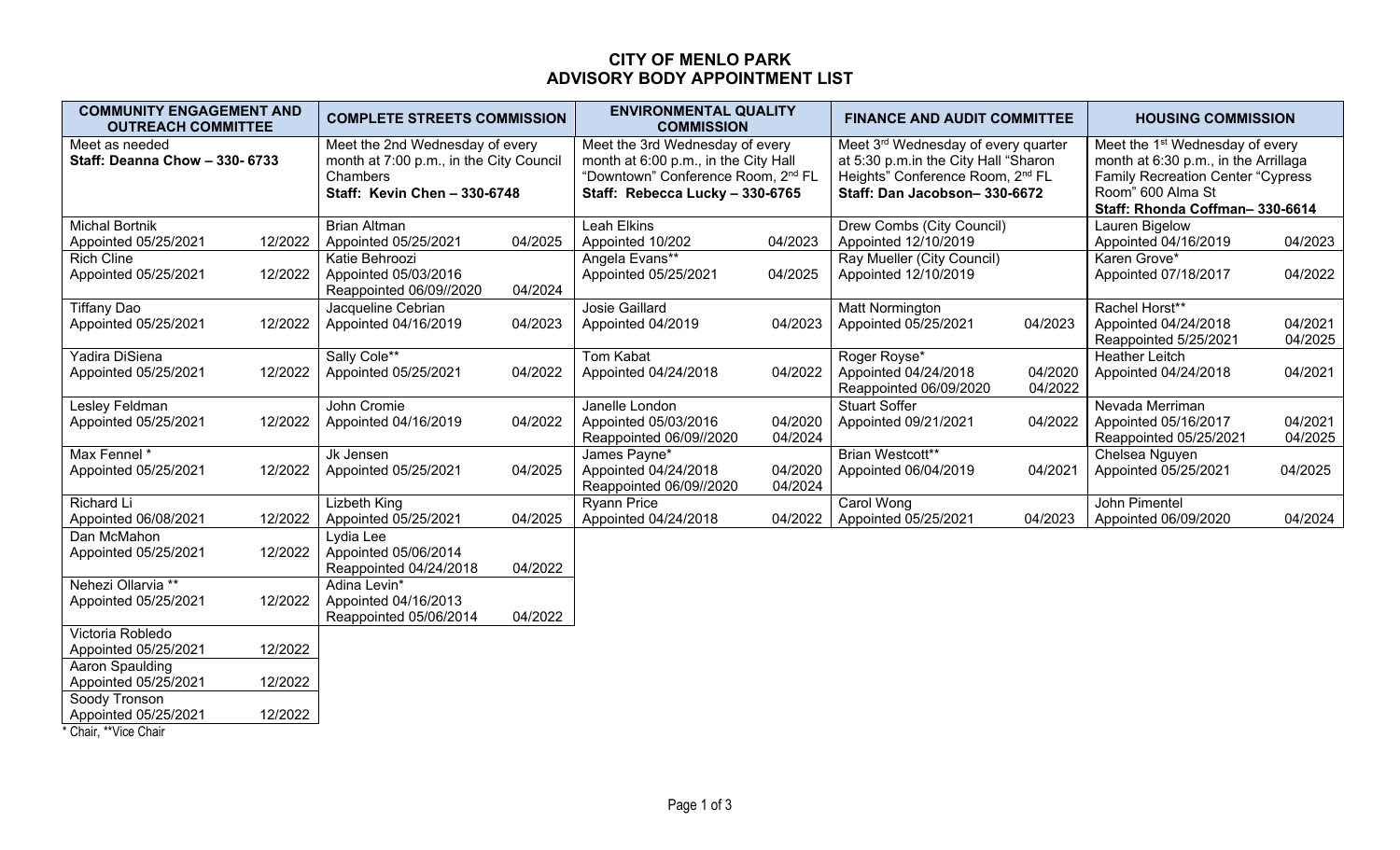| <b>LIBRARY COMMISSION</b>                                                                                                                   |                    | <b>PARKS AND RECREATION</b><br><b>COMMISSION</b>                                                                                                                             |                    | <b>PLANNING COMMISSION</b>                                                                                           |                    |
|---------------------------------------------------------------------------------------------------------------------------------------------|--------------------|------------------------------------------------------------------------------------------------------------------------------------------------------------------------------|--------------------|----------------------------------------------------------------------------------------------------------------------|--------------------|
| Meet the 3rd Monday of every month<br>at 6:30 p.m. in the Library, Downstairs<br>Meeting Room, 800 Alma St<br>Staff: Nick Szegda - 330-2506 |                    | Meet the 4th Wednesday of every<br>month at 6:30 p.m., in the Arrillaga<br><b>Family Recreation Center, "Cypress</b><br>Room", 700 Alma St.<br>Staff: Nick Szegda - 330-2506 |                    | Meet the twice a month on Mondays at<br>7:00 p.m., in the City Council Chambers<br>Staff: Corinna Sandmeier-330-6726 |                    |
| Alan Cohen**<br>Appointed 04/24/2018                                                                                                        | 04/2022            | Jennifer Baskin**<br>Appointed 05/03/2018<br>Reappointed 06/09/2020                                                                                                          | 04/2020<br>04/2024 | <b>Andrew Barnes</b><br>Appointed 05/03/2016<br>Reappointed 06/09/2020                                               | 04/2020<br>04/2024 |
| David Erhart*<br>Appointed 04/16/2018                                                                                                       | 04/2023            | Aurora Brosnan<br>Appointed 06/08/2021                                                                                                                                       | 04/2025            | Chris DeCardy**<br>Appointed 04/16/2019                                                                              | 04/2023            |
| Katie Hadrovic<br>Appointed 04/24/2018<br>Reappointed 06/09/2020                                                                            | 04/2020<br>04/2024 | Marc Bryman<br>Appointed 04/16/2019                                                                                                                                          | 04/2023            | Michael Doran*<br>Appointed 01/29/2019                                                                               | 04/2022            |
| Aldora Lee<br>Appointed 05/25/2021                                                                                                          | 04/2025            | Peter Diepenbrock<br>Appointed 10/15/2019                                                                                                                                    | 04/2023            | Cynthia Harris<br>Appointed 5/25/2021                                                                                | 04/2025            |
| Kristen Leep<br>Appointed 05/12/2015<br>Reappointed 04/16/2019                                                                              | 04/2023            | Peter Joshua<br>Appointed 05/25/2021                                                                                                                                         | 04/2025            | Camille Kennedy<br>Appointed 04/24/2018                                                                              | 04/2022            |
| Pavneet Singh<br>Appointed 09/21/2021                                                                                                       | 04/2024            | Dana Payne<br>Appointed 04/24/2018                                                                                                                                           | 04/2022            | Henry Riggs<br>Appointed 05/03/2016<br>Reappointed 06/09/2020                                                        | 04/2020<br>04/2024 |
| Vamsi Velagapudi<br>Appointed 05/25/2021                                                                                                    | 04/2025            | David Thomas*<br>Appointed 06/08/2021                                                                                                                                        | 04/2024            | Michele Tate<br>Appointed 04/16/2019                                                                                 | 04/2023            |

\* Chair, \*\*Vice Chair

In compliance with the requirements of the Maddy Act, Government Code 54970, the following advisory body appointment list is posted on an annual basis by December 31st. It shows all current members of City advisory bodies and the dates of their terms of office as of the time of this posting. Advisory body members must be 18 years of age or older and residents of the City unless otherwise stated.

*NOTE: The names on this list are subject to change based on term expirations and resignations that occur during the year. For a current list of members, please refer to the Commission Pages on the City's website*: *menlopark.org/commissions or call the City Clerk's Office at 650-330-6620.*